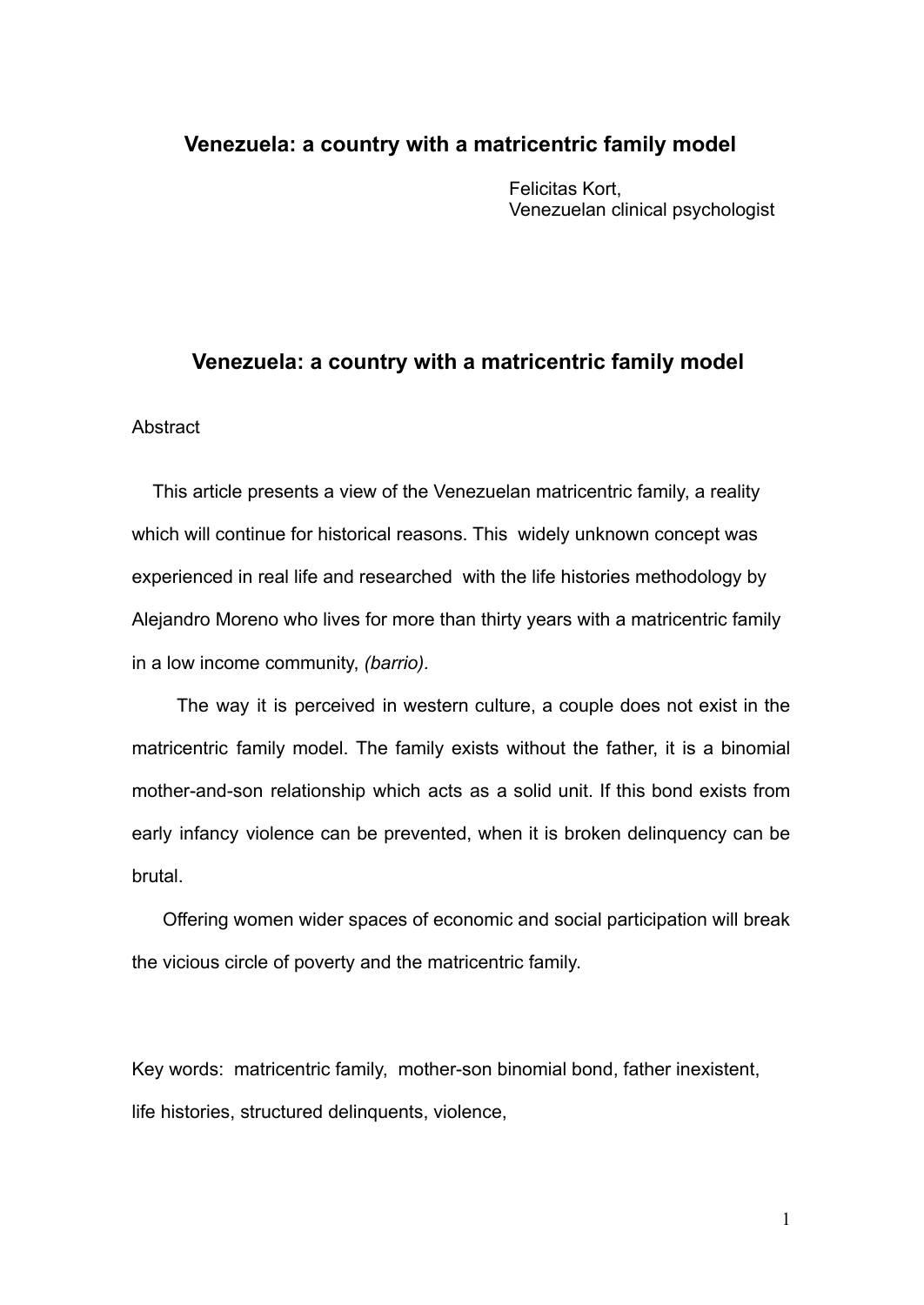Venezuela is country with profound contrasts. The colonization from Spain not only in Venezuela but in all Latin America destroyed the native family patterns and it was not successful in the creation of a coherent family structure. The conquerors and their descendants lived a double bond in their sexual morality which in turn brought about two opposed family environments. The legitimate family and the illegitimate relationships. The couple and love cannot prosper if concubinage is predominant.

Since the year 1970 a group of Venezuelan researchers initiated a series of studies about the Venezuelan family. Four decades later (Vethencourt, J.L.2002 ) asserts that low income Venezuelan families - which is 80% of the population - is not consistent with the traditional nuclear model of father, mother and siblings. Family structure here is weak and atypical in a situation where partnership changes frequently and continuously, thus dissolving bonds soon after procreation.

The Venezuelan family is centered in the figure of the mother. It is exclusively formed by the mother and her sons. The father is not included, even though he may be physically present. This means that in a matricentric family men are practically absent from the family nucleus, they gravitate around several women , disregard their children and never settle down with one woman; therefore women take over almost the total responsibility of childrearing. In this way the mother constitutes the center of the emotional world of the Venezuelans.

Moreno, A. (2003) writes: "Pedro has 15 brothers. That he knows of…Seven of them share the same mother but not the same father; the other eight share the same father but not the same mother. From the same father and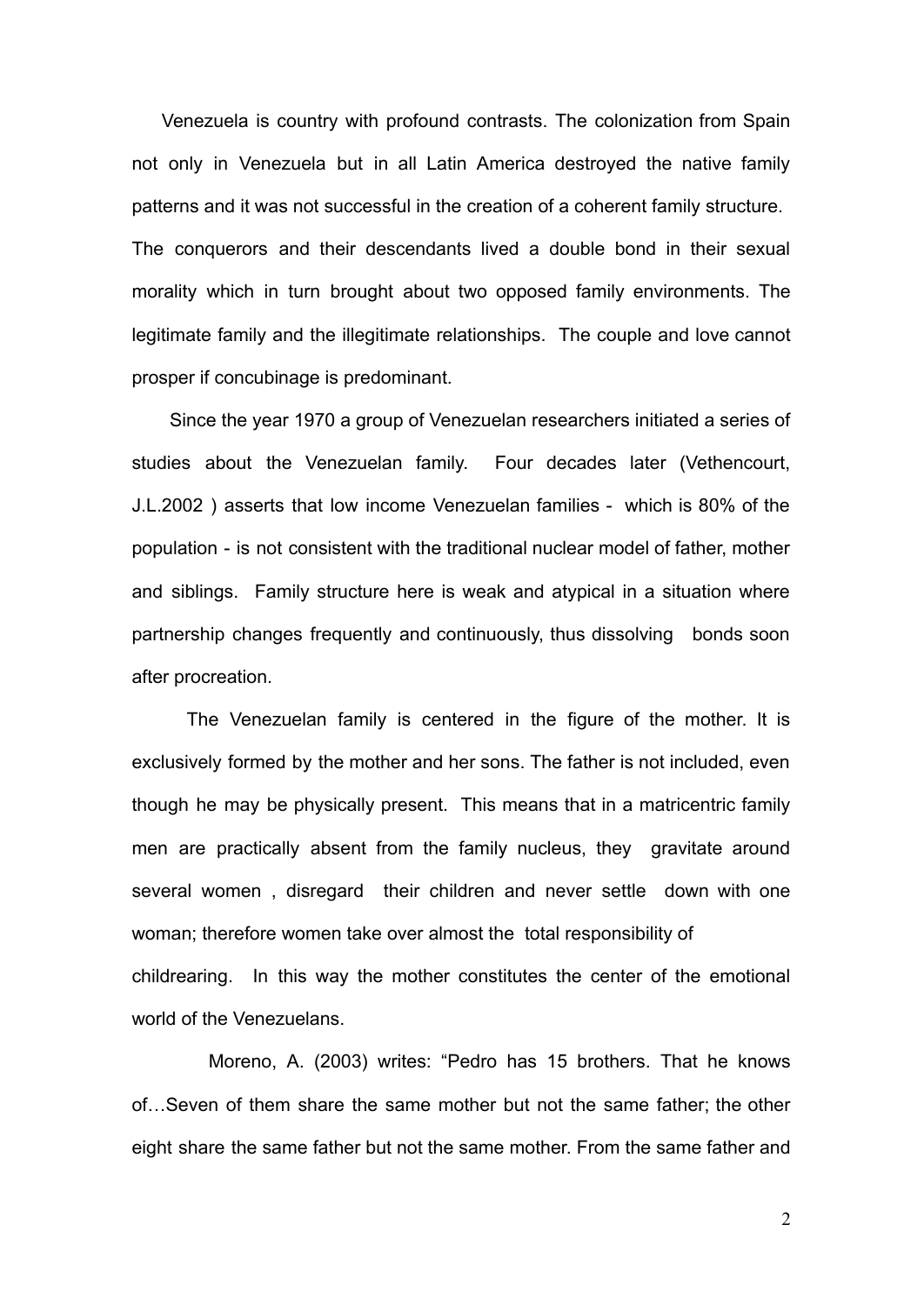the same mother he does not have a brother or sister. He is the only child, but that is not his family since the three of them have never lived together. The sixteen brothers and sisters are distributed in three family groups that the father common to all of then has created, yet to which they have never belonged"

Pedro represents a Venezuelan who emerges from the popular family , an icon whose story was published in Moreno, A ( 2002) *Buscando Padre* (Searching for a Father)

What one understands in western culture as a woman does not apply in the popular culture of Venezuela: . the mother is not a woman, she is only a mother;. and the man is not a man, he is only a son.

The world of the Venezuelans is the world of the mother.

The concept "matricentric " has two characteristics: it is atypical and it has no structure. The concept was first described by Vethencourt , J.L. (1974) who studied men in Venezuelan prisons. He found that values, self esteem, dignity and friends are lost, only except one: the mother. The family circled around the mother, without the father´s significative presence.

Yet one should not confuse " matricentric" with "matriarchy" . Contrary to the hypothesis of researchers such as Bachoffen (1987) and Reed( 1975) matriarchy has never existed.

A matriarchal society would have institutions which privilege women in positions of power. This has not yet been found.

Moreno, A. (1995; 2003) systematically studies life histories where he describes the life of each subject immersed in the society of his or her neighborhood ( *barrio* ) and he finds only two components: mothers and sons.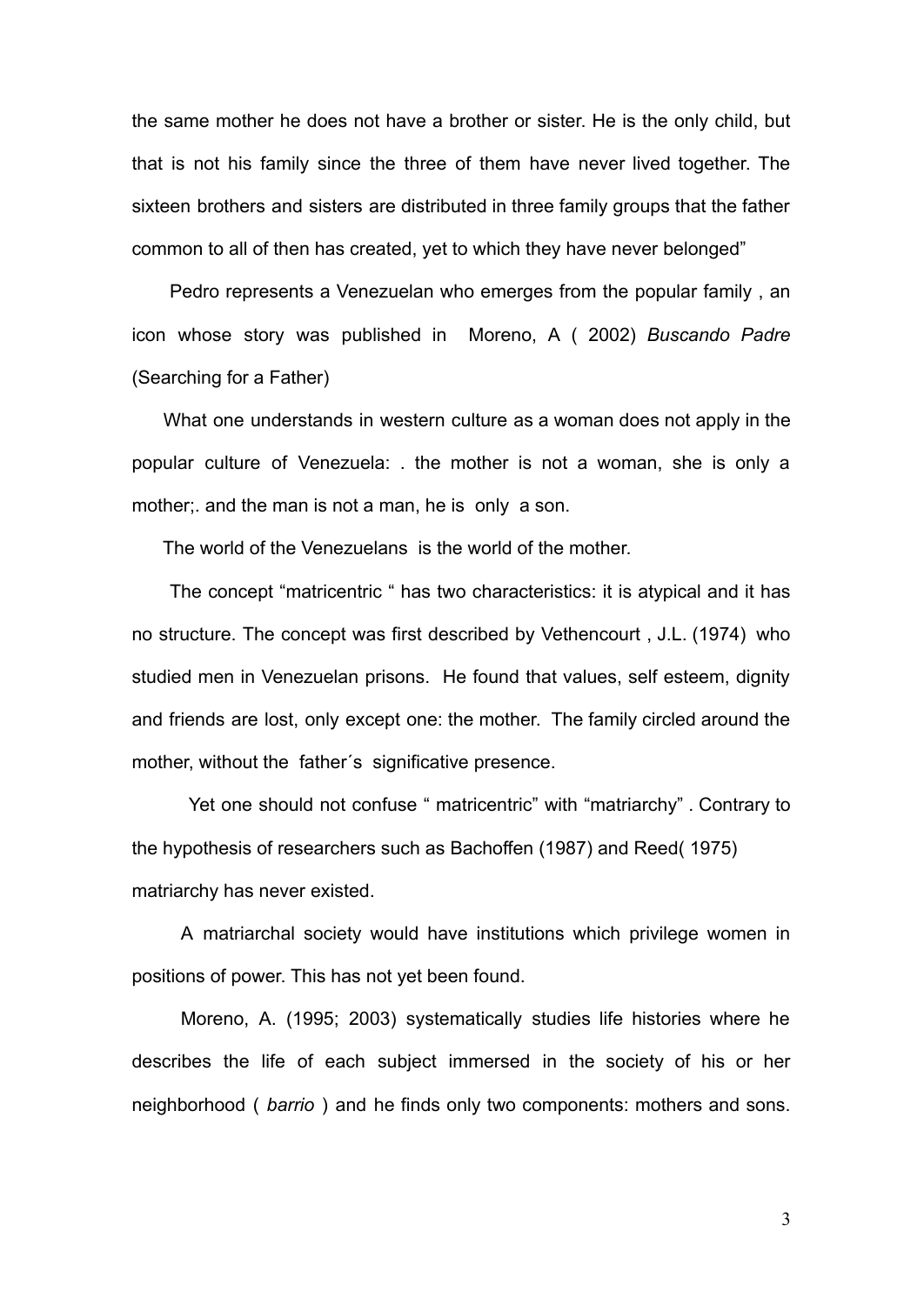Structure is neither the mother, nor the son, structure is the mother-son relationship which exists.

Therefore there is no place for the father figure in a triangle. Strangely enough the metaphor of a circle specifies how the Venezuelan family is matricentric, yet it is still patriarchal. The mother occupies the center role in the family, but tangentially men occupy power positions.

Women´s power is only emotional and this is role she is not willing to give up. She is not interested in the love of her partner, she is interested in the love of and lives for her son, to the extent the partner can become a threat to her emotional kingdom.

In order to preserve control the mother defends the matricentric famly nurturing chauvinism ( *"machismo"* ) and sexual promiscuity in the upbringing of her son, so that he in turn should repeat with other women the same relationship her partner held with her.

This emotional monopoly which the mother has with her son is such that every time the son engages in new relationships, a family conflict arises.

Not only does the mother expel the father from the family, but she discourages a stable marital relationship of her son. Following this pattern also the daughter in law becomes uncomfortable for the Venezuelan mother, thus usually they do not live in harmony because she fears that her son will abandon her.

Her son belongs to her entirely. She only "lends" the son for a brief period of time and then returns him to the mother .Only after the man leaves, the daughter in law and the mother become close and friendly with each other . In this circumstance the daughter in law becomes also a mother who closes the emotional door to her husband, encouraging him to leave her sooner or later.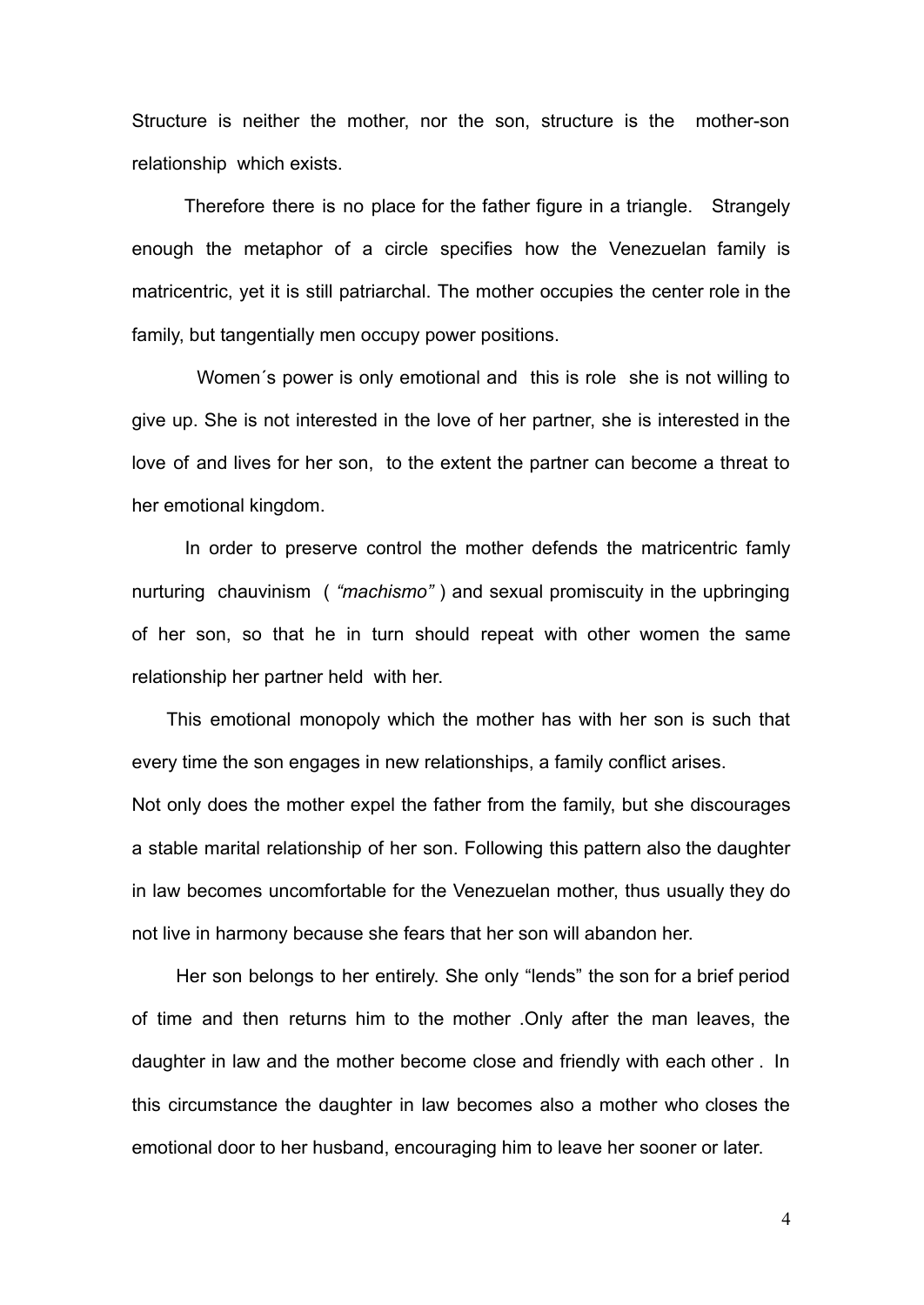Besides Venezuela, there are other countries in the region where the matricentric family is prevalent, it occurs in the Caribbean, Spain and Portugal and some areas in the United States ( Shoumatoff, 1990) . A common denominator in all is the very impoverished and disintegrated areas.

The Venezuelan woman is resigned to take care of her children and live in poverty, thus her socio-economical expectations are not very high. On the other hand the man has high economic ambitions which estranges him even more from the family, since he recognizes that it would sink him deeper into poverty. Therefore if the matricentic family is the cause of poverty, it is also its consequence. Vethencourt,, J.L. (2002) considers the rise of the matricentric in Venezuela as a failure. He perceives it as an incoherent model with harmful repercussions to the psychological structure of the individuals and society.

Moreno, A. (1995) on the other hand states "our matricentric culture is not deplorable…women have siblings with different men and a history of continuous concubinages but they do not feel guilty, nor ashamed".

The matricentric family is functional in the sense that since the woman does not have expectations from her partner, she does not miss his absence and she is able to construct a healthy emotional world with other alternatives, which are her sons.

The matricentric family is a a space for emotional stability, yet at the same time it is the cause and consequence of poverty, which in turn seriously damages the social structure.

"Our family does not exist. While we reconstruct the family, many generations will go by, therefore the State is the father. ( Navarro, H, Ministry of Education, 1999)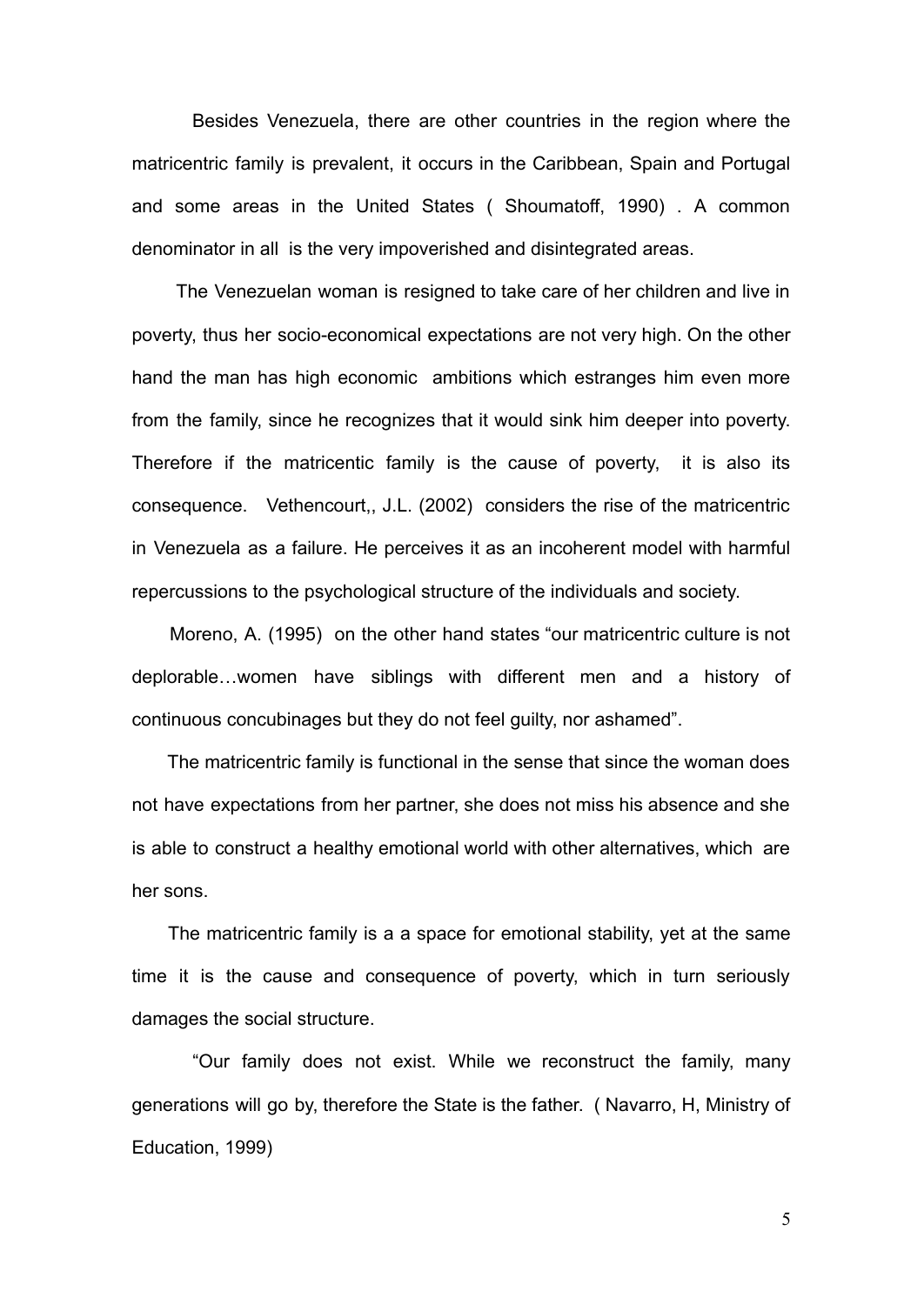This quote is an example of how gender is perceived: women are the most important figure of the Venezuelan family, they are the only voice of authority ; while men have a bland and weak discipline, are submissive to their mother and they are excluded and isolated from the family. (Moreno, A. 1996)

It is clear that the matricentric family consists of the relationship mother-son. They are not two components but a solid unit. To establish a couple is not part of the model of the popular Venezuelan family . If it does occur, it is an exception. The family exists without the father. The father does not have place in the center of the family, he is only necessary for procreation, as an external instrument.

He remains as an outsider and may function occasionally as a satellite, but even this is not essential.

In the matricentric model the human being is a different person than the one which is desirable in occidental culture. In this other - so called modern culture - men strive toward self realization , autonomy and are capable to function on their own. In the Venezuelan popular culture each human being is structurally mother-son or mother-daughter . The daughter is perceived as a maternal body not as an erotic individuality. The son has a *macho* body .

From the anthropological point of view the matricentric model has functioned very well for a long time and will continue to do so.

Thus, to interpret that the Venezuelan is dependent and irresponsible would be an external category which disregards the historic and social reality.

And to say that the matricentric family model is dysfunctional, atypical and nonstructured is to view this phenomenon from the outside, comparing it to the other idealized family model which supposedly is universal.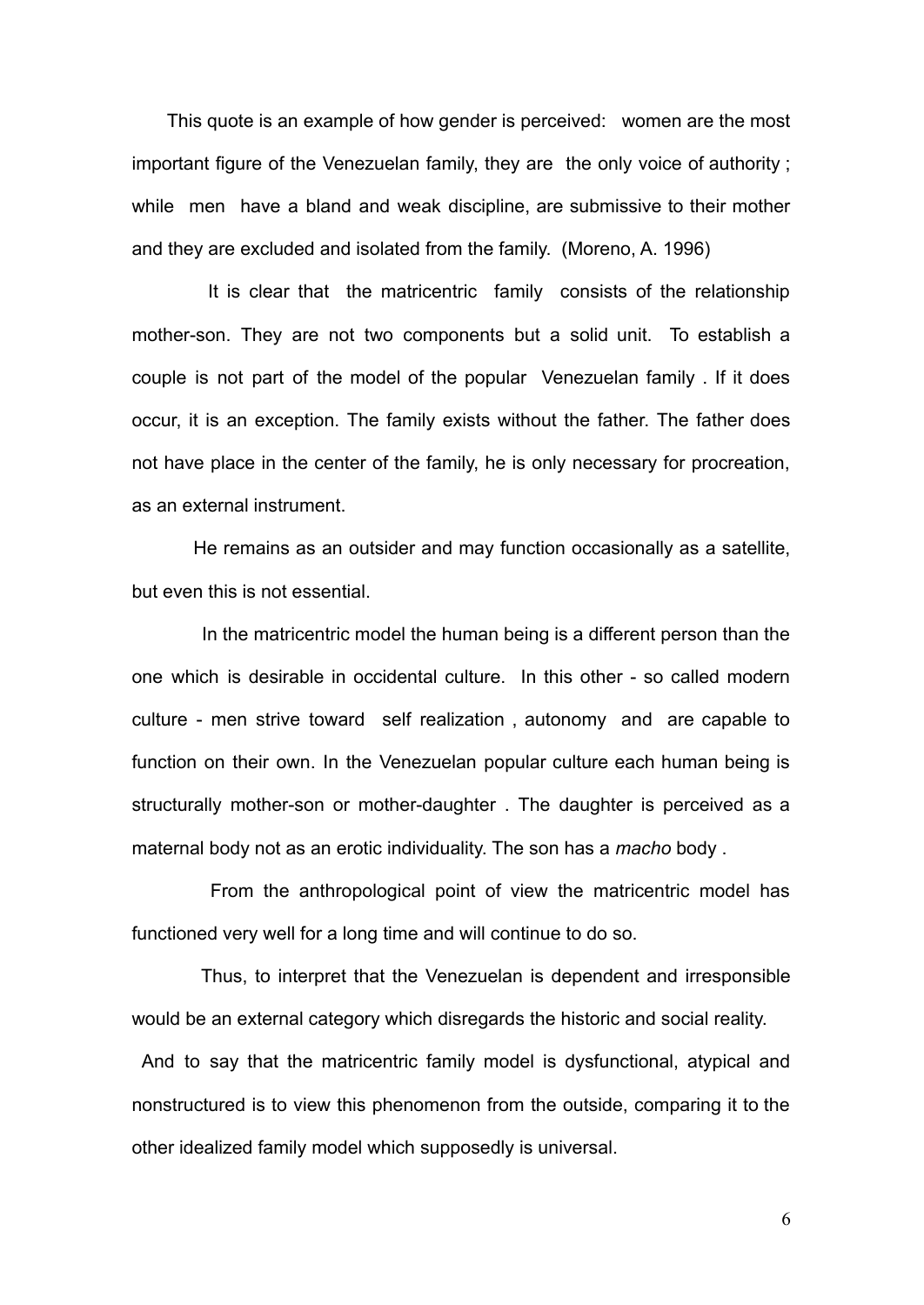However even though the relationship mother-son has no fissures, the son does have them. He is son-of-the-mother but not son-of-the-father- . The son has an internal hole: the absence of the father. He needs the father from a psychological point of view. This anthropological and cultural need so far has been frustrated.

Only recently, about fifteen years ago there is a new phenomenon where a young father holds his son in public and is not ashamed of showing his love. If this is maintained it would certainly create important changes in the popular family.

On the opposite end of the spectrum, analyzing the causes of epidemic violence there is an element which leads to produce violent delinquents in the classic triangular family when the father shows severe deficiencies.

In Venezuela the deficiencies occur because of the mother . Venezuelan violent structured delinquents lack maternal attention from very early infancy; this is experienced by them as violence, therefore later in life they practice insatiable violence unto others, imposing respect (*respeto).* All due to the abandonment of the mother-son profound bond.

When the mother-son experience is sufficiently satisfactory during the first years of life, later on the adolescent may incur in violence due the environment he lives in, but he is never fully identified with this behavior, and on the long run is able to separate from the world of delinquency.

In his latest book **"** And we come forth to kill people" (" Y Salimos a Matar…"Moreno, A.. 2007) describes delinquents as follows:

A) Structural Delinquents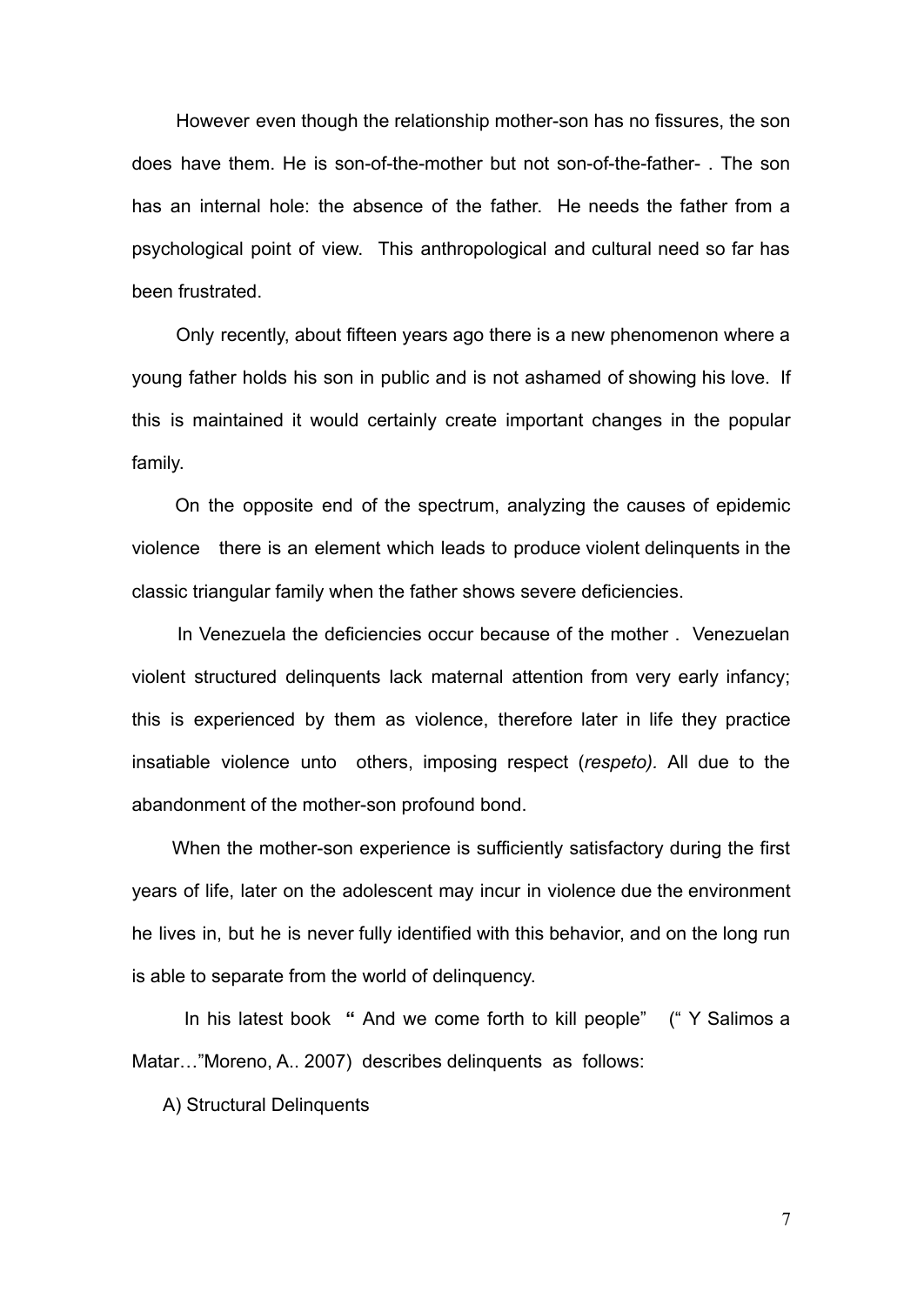Group 1 Up to 25 years of age. The younger they are -14 years old- the more prestige in the criminal world . They are the most anarchical . Killing and stealing is acted upon with crudeness and impunity.

There is no respect for anyone or anything, yet their main goal is to gain respect. The relationship with the mother is *"you are not important" , "you are worthless" "I don´t love you"*

Group 2 between 25 and 60 years

Group 3 after 60 years

These last 2 groups are more "modest" in their crimes, have more controls, and make agreements with the community for protection and cooperation

B) The Incidental Delinquent

Uses violence according to the circumstances, but on the long run regenerates in order to take care of the mother and/ or to avoid prison.

The main difference between A and B is the experience with the mother.

When there exists a capacity to share i.e. mother-and.-son living together the relationship is happy, open to understanding, pacific and opposed to violence.

Since this model will persist for historical and cultural reasons the best option is to offer women wide spaces in the economic ground in order to overcome poverty via employment and social participation.